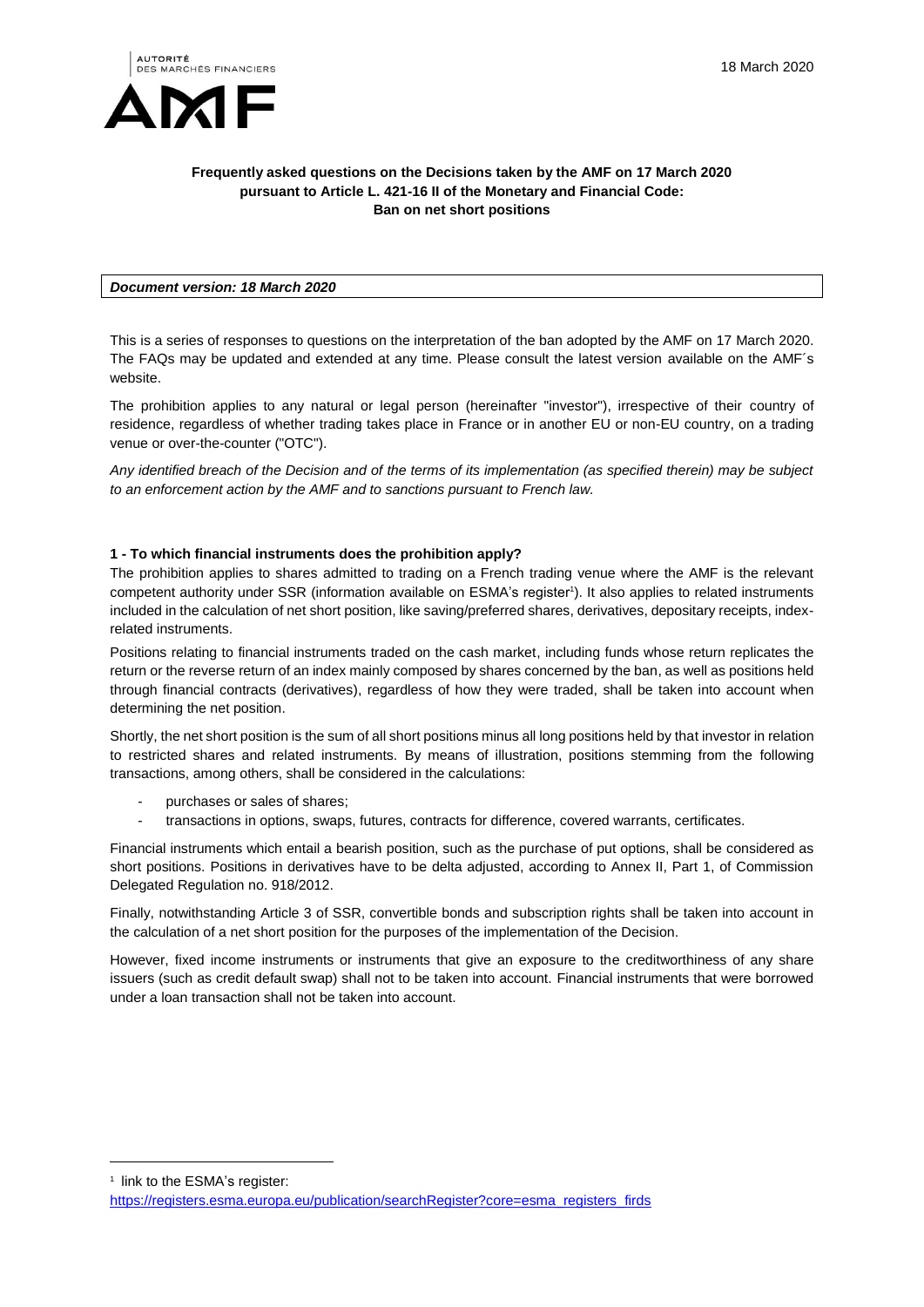## **2 - Following the publication of the Decision, what does an investor need to check before entering into a transaction?**

Before selling any of the securities concerned, the investor must make sure that the quantity of securities sold does not create or increase a net short position.

Before entering into a transaction on a derivative where the underlying is any of the securities or a basket/index composed in majority<sup>2</sup> of these securities, the investor must make sure that the transaction does not create or increase a net short position.

## **3 - Are intraday net short positions allowed?**

No, creating or increasing a net short position (whatever the type of transactions used) during the trading day is prohibited, even if the investor intends to close the position before close of business on that day.

## **4 - How will this Decision affect SRD (deferred settlement system) in the securities concerned?**

It is forbidden to take a new short SRD position or to increase an existing short SRD position. Persons holding short SRD positions expected to expire at the end of March can extend them on the expiration of April.

SRD long positions are not affected by the new measures. They can be unwound through an SRD sale order.

## **5 - Is an investor allowed to create a net short position in one of the securities concerned by using derivatives?**

No, investors are not allowed to use derivatives to create a net short position; they may only use derivatives to hedge, create or extend a net long position.

Net short positions taken before the publication of the Decision through derivatives are not affected. In addition, investors whose existing net short position increases solely as a result of the variation in volatility are not required to reduce their exposure<sup>3</sup>: keeping a previous net short position unaltered does not infringe the prohibition.

The AMF admits that investors holding a net short position in relation to one of the securities concerned through expiring derivatives are allowed to roll forward their position, even if such a rolling results in the creation of a net short position with a further expiry date, provided that the net short position so created does not exceed the one held previously.

# **6 - What should be done about orders in the order book that are not executed when the Decision is published if executing them would initiate or increase a net short position?**

The investor shall cancel the orders in question.

## **7 - Could you clarify the exceptions mentioned regarding market making activities?**

The exception from the ban regarding market-making activities only applies to market makers as defined under article 17 of the SSR.

This exemption also applies to the transactions that an investment firm carries out for the purpose of hedging the positions related to the activities as defined above.

This exemption does not apply to the activities that an investment firm conducts on own account in a capacity other than a capacity of market maker or liquidity provider.

Any investment firm claiming to be exempted under the Decision must at all times be in a position to respond to any request by the AMF and in particular, to produce any and all necessary elements to demonstrate its compliance with the abovementioned requirements and conditions. In any event, provided the abovementioned conditions are met, the AMF does not anticipate observing any substantial intraday net short position.

 $\overline{a}$ 

 $2$  See question 6 and 7 for more details on index derivatives and ETFs.

<sup>3</sup> However, the crossing of a reporting threshold (0,1% following ESMA's decision of 16 March 2020 and all additional 0,1%) due to the variation in volatility remains subject to the reporting obligations.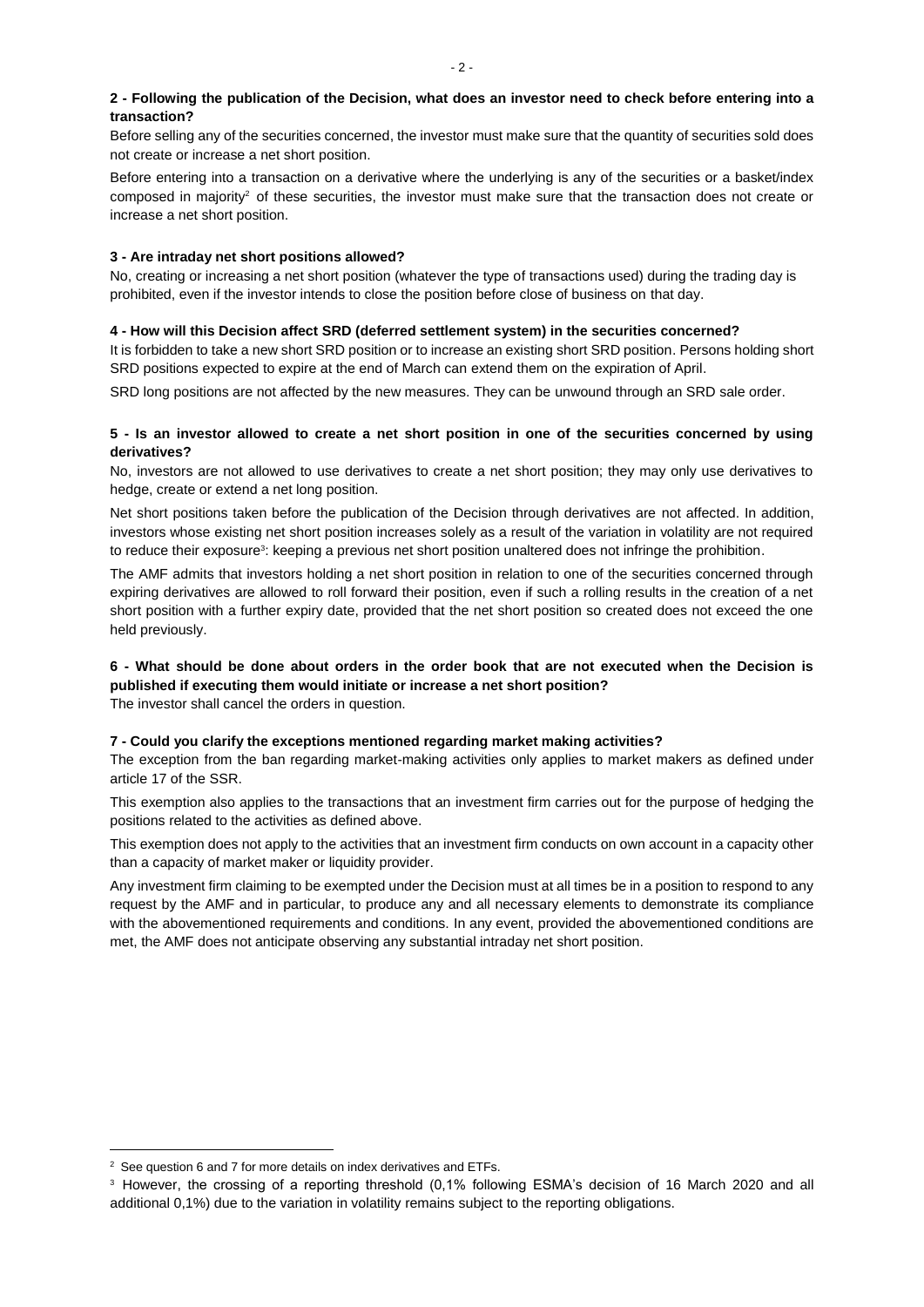Notwithstanding Article 3 of SSR, in accordance with the Decision, the creation or increase of net short positions through indexed financial instruments or baskets of shares are excluded from the ban when the shares subject to the Decision represent less than 50% of the composition of the index or basket.

However taking a net short position in one or more of the securities concerned by combining index derivative transactions and other transactions is prohibited. For instance, it is prohibited to implement a strategy consisting in:

- selling futures contracts on an index whose underlying basket includes one or more of the securities concerned, and
- buying futures contracts on any of the securities included in the underlying basket of the index except for the concerned securities.

It is up to each investor to be able to prove that the transactions on index-related instruments are not carried out to enter into short strategies over restricted shares and circumvent the restrictions.

Please note that if, due to index trading, a net short position in a restricted share reaches a relevant threshold (i.e. 0.1%, 0.2%, 0.3%, 0.4% of the issued share capital and so on), the position holder has the obligation to notify to the AMF the change in the net short position. In this case, it is recommended that the position holder clarifies, in the field "comments" of the notification, that the variation in the position has been caused by index trading. Please note that, following ESMA Decision of 16 March 2020, the minimum threshold for net short positions reporting of shares admitted to trading on a regulated market has been lowered to 0.1% of the share capital.

### **9 - Is an investor allowed to buy shares/units of a fund which replicates the reverse return of an index whose basket includes one or more of the securities concerned such as a reverse Exchange-Traded Fund (Reverse ETF)?**

Notwithstanding Article 3 of SSR, in accordance with article 2 of the Decision, investors must take into account the positions they hold through the funds they have invested in. As a consequence thereof, they have to make sure that any investment in a fund that replicates the reverse return of an index whose basket mainly composed by shares included in the ban does not result in the increase of their net short position in relation to each of the securities concerned. Shortly, the same principles as those detailed in Answer 8 apply.

Finally, in the case a fund is to replicate, pursuant to its investment policy, the reverse return of an index whose basket includes one or more of the securities concerned<sup>4</sup>, the increase of a net short position in relation to each of the securities concerned is not considered by the AMF as a breach of its Decision on the part of the fund's manager.

## **10 - Is an investor allowed to sell in advance the securities that are to be withdrawn from or added to the composition of the underlying basket of an index in anticipation of the rebalancing of the said index?**

Some investors have set up strategies, either on own account, or on behalf of third parties, which consist in replicating the performance of an index. In particular, strategies on own account often consist of an arbitrage between the performance of the underlying basket of securities and the related futures contracts. On the other hand, strategies used on behalf of third parties generally aim at providing the performance of an index to an asset manager which itself provides the same performance to its clients.

However, when the composition of the underlying basket of an index is amended, the investors who have built an equity portfolio replicating the performance of the said index have to adjust their portfolio accordingly. Notably, the hedging through the holding of the securities being withdrawn from the composition of the index becomes useless at the closing of the trading session preceding the date on which the relevant index amendment becomes effective.

A market practice consists in portfolio readjustments smoothly made during the days preceding the index rebalancing, at the risk of resulting in an imperfect hedging: the investors concerned justify their practice by the need, whether real or apparent, not to excessively impact the determination of the closing fixing price. Such a practice is nonetheless contrary to the provisions which prohibit investors from taking net short positions in relation to the securities mentioned in the Decision. Indeed, the sale of the securities concerned in anticipation of an index rebalancing creates a net short position.

Considering the likely impact of the rebalancing of indices on the price of the financial securities concerned by the ban, the AMF will admit that investors who replicate the performance of an index subject to a rebalancing may sell the securities concerned in anticipation even if such sales result in the temporary creation of a net short position. This tolerance will only apply during the last trading session before the relevant index rebalancing becomes effective.

For the purpose of benefitting from the exemption, the investors concerned must be in a position to demonstrate to the AMF that the net short positions so created:

are justified by the need to adjust an index-based portfolio pursuant to the amendments made to the composition of the relevant index;

 $\overline{a}$ 

<sup>4</sup> This implies that the fund's manager has no discretion or only a limited one as regards the fund's investments.